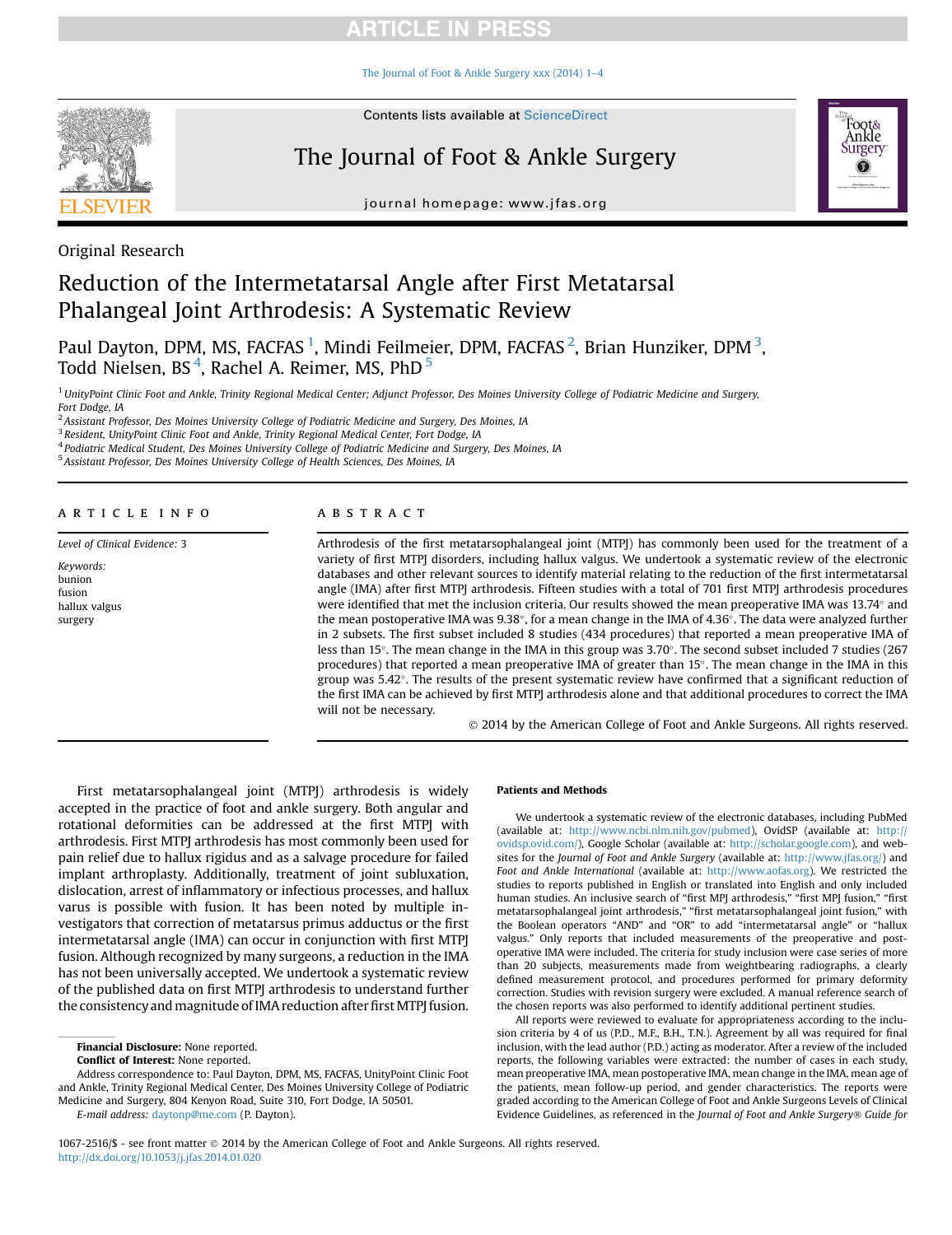<span id="page-1-0"></span>

Authors. Those reports that were determined to be level 1, 2, 3, or 4 were included. Level 5 reports were excluded.

The present systematic review does not include a meta-analysis. A meta-analysis is typically reserved for randomized controlled trials, although observational studies, including case studies, can be used  $(1)$ . A requirement for this statistical approach requires the original research report to have included individual level data or a measure of sample variance on the key outcome variables. None of the studies included in our systematic review include a measure of variance (e.g., standard deviation); therefore, meta-analytic techniques were not appropriate.

Using the mean preoperative IMA and mean postoperative IMA values reported in each study, we calculated a pooled mean IMA value using the formula  $(\Sigma n_i m_i / \Sigma n_i)$ , where  $n_i$  was the sample size and  $m_i$  was the mean. The change in the mean IMA was then reported.

### Results

A total of 89 studies were identified in the systematic search of the databases noted in the "Patients and Methods" section. After the abstract review, 60 studies were excluded because of nonapplicability. A complete review of the remaining 29 studies with application of the inclusion criteria resulted in a final selection of 15 studies (Table 1). The included studies reported on 701 first MTPJ arthrodesis procedures. The level of evidence was level 3 in 1 study and level 4 in 14 using the Journal of Foot and Ankle Surgery Guides for Authors. The demographic information, such as age and gender distribution, was not consistently reported among the included studies and therefore could not be analyzed. The raw data are reported in Table 1. In the 11 studies that reported the follow-up period, the mean follow-up duration was 50.9 months. The preoperative pooled mean IMA for the 701 cases was  $13.74^\circ$ . The postoperative pooled mean IMA was  $9.38^{\circ}$ , for an overall change in the IMA of  $4.36^\circ$ .

Seven studies reported an average preoperative IMA greater than  $15^{\circ}$  ([Table 2\)](#page-2-0). These studies included 267 procedures, and the pooled mean IMA reduction for this subset was  $5.42^{\circ}$ . The remaining 8 studies reported a pooled mean IMA of less than 15° [\(Table 3](#page-2-0)). This

#### Table 1

Data extracted from 15 studies included in the present systematic review

subset included 434 procedures, and the pooled mean IMA reduction was 3.70°.

### Discussion

Numerous studies in the past have compared the preoperative and postoperative radiographic angles after arthrodesis of the first MTPJ. A summary of the results from the radiographic studies found by our search that met the inclusion criteria is presented in Table 1. The present systematic review was undertaken to specifically evaluate the reduction in the IMA after first MTPJ arthrodesis procedures. We did not set out to define any other outcome characteristic, such as patient satisfaction or the long-term success of the procedure. Our inclusion criteria allowed for studies to be included that did not have detailed demographic or length of follow-up data. Therefore, we were not able to analyze these characteristics of the study population. We do not believe that the lack of an analysis of these and other demographic characteristics harmed our conclusions regarding IMA reduction after first MTPJ arthrodesis. Throughout the entire study population, a consistent reduction in the IMA was noted. The reduction was quite consistent despite a variety of procedures used in the various studies reviewed. This finding strengthens the recommendation of first MTPJ arthrodesis for correction of hallux abducto valgus and argues against the need for additional procedures to correct the IMA. The results from the present systematic review have further clarified the reduction in IMA that can be expected after first MTPJ arthrodesis.

The following summarizes the studies in which IMA reduction was reported after first MTPJ arthrodesis. Although the vast majority of studies considering IMA correction after first MTPJ arthrodesis have maintained that additional procedures such as proximal osteotomy to correct the IMA are not needed, some investigators have advocated the need for additional procedures  $(2)$ . A review of the studies

| Investigator                 | LOE            | Cases $(n)$ | Preoperative IMA (°) | Postoperative IMA $(°)$ | Change in IMA $(°)$ | Age $(y)$ | Follow-up (mo) | Gender                 |
|------------------------------|----------------|-------------|----------------------|-------------------------|---------------------|-----------|----------------|------------------------|
| Feilmeier et al, $2013(5)$   | $\overline{4}$ | 94          | 15.32                | 9.88                    | 5.44                | <b>NR</b> | <b>NR</b>      | <b>NR</b>              |
| Sung et al, 2010 (3)         | 3              | 58          | 14                   | 9.7                     | 4.3                 | 57.7      | 17.7           | 45 Females             |
|                              |                |             |                      |                         |                     |           |                | 11 Males               |
| Besse et al, 2010 (11)       | 4              | 36          | 16.1                 | 10.4                    | 5.7                 | 61        | 38.6           | 46 Females             |
|                              |                |             |                      |                         |                     |           |                | 8 Males                |
| Pydah et al, 2009 (4)        | 4              | 69          | 13.1                 | 8.6                     | 4.5                 | 59.4      | <b>NR</b>      | 40 Females             |
|                              |                |             |                      |                         |                     |           |                | 16 Males               |
| Goucher et al, 2006 (7)      | 4              | 54          | 13                   | 10                      | 3                   | 62        | 16             | 43 Females             |
|                              |                |             |                      |                         |                     |           |                | 6 Males                |
| Cronin et al, 2006 (8)       | $\overline{4}$ | 20          | 16.7                 | 8.7                     | 8                   | 54.2      | 13.7           | 20 Females             |
|                              |                |             |                      |                         |                     |           |                | 0 Males                |
| Nicholas et al, 2005 (12)    | 4              | 76          | 10.9                 | 8                       | 2.9                 | 57.7      | 16.7           | 50 Females             |
|                              |                | 21          | 17.3                 | 11.2                    | 6.4                 | 71        | 98.4           | 19 Males<br>11 Females |
| Coughlin et al, $2005(9)$    | 4              |             |                      |                         |                     |           |                | 5 Males                |
| Dayton et al, 2002 (6)       | $\overline{4}$ | 22          | 17.3                 | 10.9                    | 6.1                 | 62.5      | <b>NR</b>      | 20 Females             |
|                              |                |             |                      |                         |                     |           |                | 1 Male                 |
| Lombardi et al, 2001 (10)    | $\overline{4}$ | 21          | 10.6                 | 8.5                     | 2.1                 | 53.2      | 28.1           | 10 Females             |
|                              |                |             |                      |                         |                     |           |                | 7 Males                |
| Agoropoulos et al, 2001 (13) | 4              | 62          | 12.9                 | 8.5                     | 4.4                 | 63        | 258            | 30 Females             |
|                              |                |             |                      |                         |                     |           |                | 12 Males               |
| Coughlin, 2000 (14)          | $\overline{4}$ | 47          | 11                   | 8                       | 3                   | 55        | 72             | 24 Females             |
|                              |                |             |                      |                         |                     |           |                | 8 Males                |
| Tourne et al, 1997 (15)      | 4              | 42          | 15                   | 11                      | $\overline{4}$      | 67        | <b>NR</b>      | 30 Females             |
|                              |                |             |                      |                         |                     |           |                | 3 Males                |
| Gregory et al, 1990 (16)     | $\overline{4}$ | 32          | 16.2                 | 12                      | 4.2                 | 61        | 8              | 1 Female               |
|                              |                |             |                      |                         |                     |           |                | 24 Males               |
| Mann et al, 1989 (17)        | $\overline{4}$ | 47          | 12.7                 | 8.3                     | 4.4                 | 54.8      | 31.9           | <b>NR</b>              |

Abbreviations: IMA, intermetatarsal angle; LOE, level of evidence; NR, not reported.

Total cases, 701; mean preoperative IMA, 14.14°; mean postoperative IMA, 9.58°; mean IMA change, 4.56°; mean age, 60.1 years; mean follow-up period, 57.9 months; total stratified by gender, 370 females and 120 males.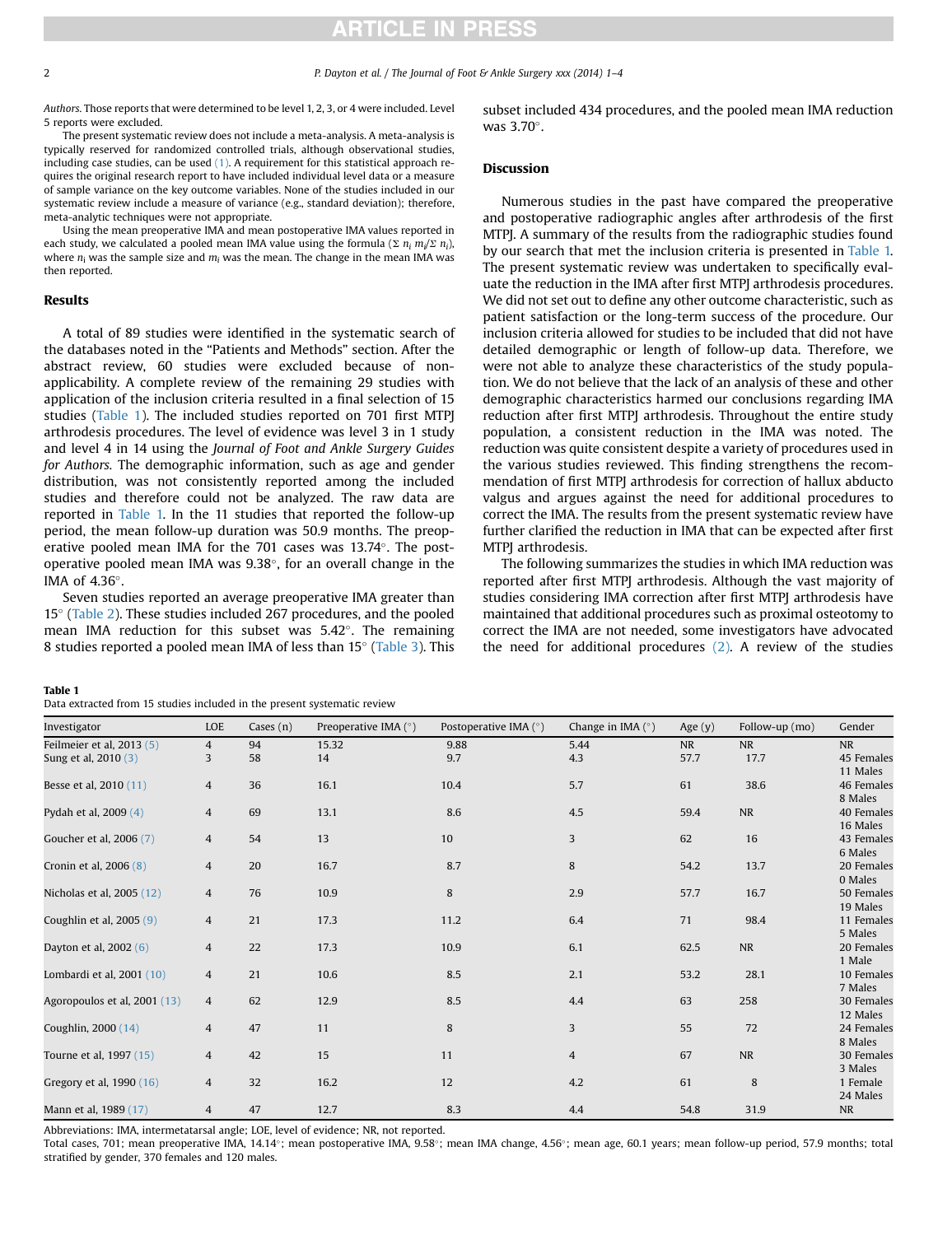### **ATICLE IN PRESS**

<span id="page-2-0"></span>

| Table 2                                               |
|-------------------------------------------------------|
| Subset of studies reporting mean IMA greater than 15° |
|                                                       |

| Investigator              | Cases $(n)$ | Preoperative<br>IMA $(°)$ | Postoperative<br>IMA $(°)$ | Change in<br>IMA $(°)$ |
|---------------------------|-------------|---------------------------|----------------------------|------------------------|
| Feilmeier et al, 2013     | 94          | 15.32                     | 9.88                       | 5.44                   |
| (5)                       |             |                           |                            |                        |
| Besse et al, 2010 (11)    | 36          | 16.1                      | 10.4                       | 5.7                    |
| Cronin et al, 2006 (8)    | 20          | 16.7                      | 8.7                        | 8                      |
| Coughlin et al, $2005(9)$ | 21          | 17.3                      | 11.2                       | 6.4                    |
| Dayton et al, 2002 (6)    | 22          | 17.3                      | 10.9                       | 6.1                    |
| Tourne et al, 1997 (15)   | 42          | 15                        | 11                         | $\overline{4}$         |
| Gregory et al, 1990       | 32          | 16.2                      | 12                         | 4.2                    |
| (16)                      |             |                           |                            |                        |

Abbreviation: IMA, intermetatarsal angle.

Total cases, 267; pooled mean preoperative IMA, 15.90°; pooled mean postoperative IMA, 10.48 $^{\circ}$ ; mean change in IMA, 5.42 $^{\circ}$ .

included in our report consistently showed a reliable IMA reduction after isolated first MTPJ arthrodesis.

Sung et al  $(3)$  in 2010 conducted a retrospective case study involving 58 cases of hallux valgus and/or hallux rigidus surgically corrected using first MTPJ arthrodesis. They rated the deformities as mild, moderate, or severe, depending on the preoperative radiographic findings, and the cases were grouped accordingly. The mean follow-up period was 12 months, and the fusion rate was 95%. The mean IMA decreased from  $14^{\circ}$  preoperatively to 9.7 $^{\circ}$  postoperatively, and the mean HAA decreased from  $31.9^{\circ}$  preoperatively to  $13.4^{\circ}$ postoperatively. On analysis, the amount of reduction in each deformity group varied according to the size of the preoperative IMA. Thus, the more severe the hallux valgus deformity preoperatively, the greater the correction that was achieved postoperatively.

In 2009, Pydah et al  $(4)$  completed a retrospective case series of 69 first MTPJ fusions for hallux valgus. Their results showed the mean IMA decreased from 13.1 $\degree$  preoperatively to 8.6 $\degree$  postoperatively and the mean hallux abductus angle (HAA) decreased from  $23^{\circ}$  to  $16^{\circ}$ . They also noted that the mean tibial sesamoid position was improved by an average of 1 grade. That study obtained results similar to those from the study by Sung et al  $(3)$  in that a more severe preoperative IMA correlated with a larger IMA reduction. They suggested that the amount of mean angular correction achieved in their study after first MTPJ arthrodesis was satisfactory and that an additional osteotomy would not be needed.

In 2013, Feilmeier et al [\(5\)](#page-3-0) performed a radiographic review of 94 cases involving first MTPJ arthrodesis. That series represents the largest series reported to date. The study compared the preoperative and postoperative IMAs and calculated a mean IMA reduction. The inclusion criteria were patients with an IMA greater than 11 . The results showed a mean preoperative IMA of  $15.32^{\circ}$ , a mean postoperative IMA of  $9.88^{\circ}$ , and a mean reduction in the IMA of  $5.44^{\circ}$ . When the patients were separated into subsets of a low preoperative

#### Table 3

Subset of studies reporting mean IMA less than 15°

| Investigator                    | Cases $(n)$ | Preoperative<br>IMA $(^\circ)$ | Postoperative<br>IMA $(^\circ)$ | Change in<br>IMA $(^\circ)$ |
|---------------------------------|-------------|--------------------------------|---------------------------------|-----------------------------|
| Sung et al, 2010 (3)            | 58          | 14                             | 9.7                             | 4.3                         |
| Pydah et al, 2009 (4)           | 69          | 13.1                           | 8.6                             | 4.5                         |
| Goucher et al, 2006 (7)         | 54          | 13                             | 10                              | 3                           |
| Nicholas et al, 2005 (12)       | 76          | 10.9                           | 8                               | 2.9                         |
| Lombardi et al, 2001 (10)       | 21          | 10.6                           | 8.5                             | 2.1                         |
| Agoropoulos et al, 2001<br>(13) | 62          | 12.9                           | 8.5                             | 4.4                         |
| Coughlin, 2000 (14)             | 47          | 11                             | 8                               | 3                           |
| Mann et al, 1989 (17)           | 47          | 12.7                           | 8.3                             | 4.4                         |

Abbreviation: IMA, intermetatarsal angle.

Total cases, 434; pooled mean preoperative IMA, 12.40°; pooled mean postoperative IMA, 8.70 $^{\circ}$ ; mean change in IMA, 3.70 $^{\circ}$ .

IMA (11 $\degree$  to 15 $\degree$ ) and a high preoperative IMA (16 $\degree$  to 24 $\degree$ ), the respective mean IMA reduction was  $4.21^{\circ}$  and  $6.83^{\circ}$ , respectively. The investigators concluded that arthrodesis of the first MTPJ for correction of hallux valgus deformity results in a consistent reduction in the IMA and a proportionately larger reduction can be expected from a larger preoperative IMA.

Dayton et al [\(6\),](#page-3-0) in 2002, performed a retrospective radiographic review of 22 patients that evaluated the reduction in the IMA after first MTPJ arthrodesis in those patients with a preoperative IMA greater than  $15^\circ$ . The results revealed a reduction from a mean preoperative IMA of 17.27 $\degree$  to a mean postoperative IMA of 10.86 $\degree$ , for a mean change of 6.41 . The mean HAA was reduced from a mean of 41.7 $\degree$  to 20.4 $\degree$  after the procedure. The study found reliable and predictable reductions in the IMA and HAA after first MTPJ arthrodesis without the need for additional first metatarsal osteotomy in their study population with a large IMA.

In 2006, Goucher and Coughlin [\(7\)](#page-3-0) performed a prospective study of 54 cases of either hallux rigidus or hallux valgus corrected with first MTPJ arthrodesis. The mean IMA decreased from  $13^\circ$  preoperatively to  $10^{\circ}$  postoperatively and the mean HAA decreased from  $20^{\circ}$  to  $13^{\circ}$ . These results indicate a satisfactory reduction in the deformity after the procedure.

Cronin et al  $(8)$ , in 2006, performed a retrospective review of 20 cases of first MTPJ arthrodesis. Their goal was to measure the reduction in the IMA and HAA postoperatively to assess the need for an additional basilar osteotomy. Varying degrees of hallux valgus deformity were present in all patients. Radiographs were taken preoperatively, 6 weeks postoperatively, and at an average of 13.72 months postoperatively. The mean preoperative and postoperative IMA was 16.65 $^{\circ}$  and 8.67 $^{\circ}$ , respectively. The mean preoperative and postoperative HAA was  $46.55^{\circ}$  and  $12.35^{\circ}$ , respectively. Similar to the previously cited studies, the amount of IMA correction achieved had a direct correlation with the severity of the deformity preoperatively. In most patients, most of the IMA correction had been obtained by 6 weeks. In 4 patients,  $4^\circ$  or more of correction was achieved between 6 weeks and the final follow-up visit, indicating that the correction improved even after the 6-week follow-up point. That study showed a statistical significance for the mean IMA reduction. Their study has shown that first MTPJ arthrodesis can reduce a wide range of IMA deformities, without the need for an additional basilar osteotomy, with reliable and reproducible results.

Another retrospective study by Coughlin et al [\(9\)](#page-3-0) performed in 2005 evaluated patient satisfaction, the subjective reduction of symptoms, physical examination findings, and radiographic reduction of the IMA, HAA, and dorsiflexion angle after first MTPJ arthrodesis. A total of 21 cases in 16 patients with moderate to severe hallux valgus were included in their study, and all included patients had a preoperative HAA greater than 21 . The average follow-up period was 8.2 years. On radiographic examination, the mean preoperative IMA of 17.3 $\degree$  had decreased to 11.2 $\degree$  postoperatively, and the mean HAA of 41.7 $\degree$  had decreased to 20.4 $\degree$ , showing a significant reduction in the deformity. No long-term complications developed in any of the patients. Overall, that study provided a good demonstration of the use of first MTPJ arthrodesis for a significant reduction of the IMA and HAA in a group of patients with moderate to severe hallux valgus with a high success rate and lengthy average follow-up time. Including a study group of only patients with moderate to severe deformity allowed the investigators to eliminate the speculation that patients with mild preoperative hallux valgus could skew the results toward a more favorable outcome.

Lombardi et al [\(10\)](#page-3-0) conducted a retrospective review in 2001 of 21 cases of hallux rigidus treated with first MTPJ arthrodesis. The mean follow-up period was 28.1 months after surgery. The mean IMA decreased from  $10.6^{\circ}$  preoperatively to  $8.5^{\circ}$  postoperatively. The